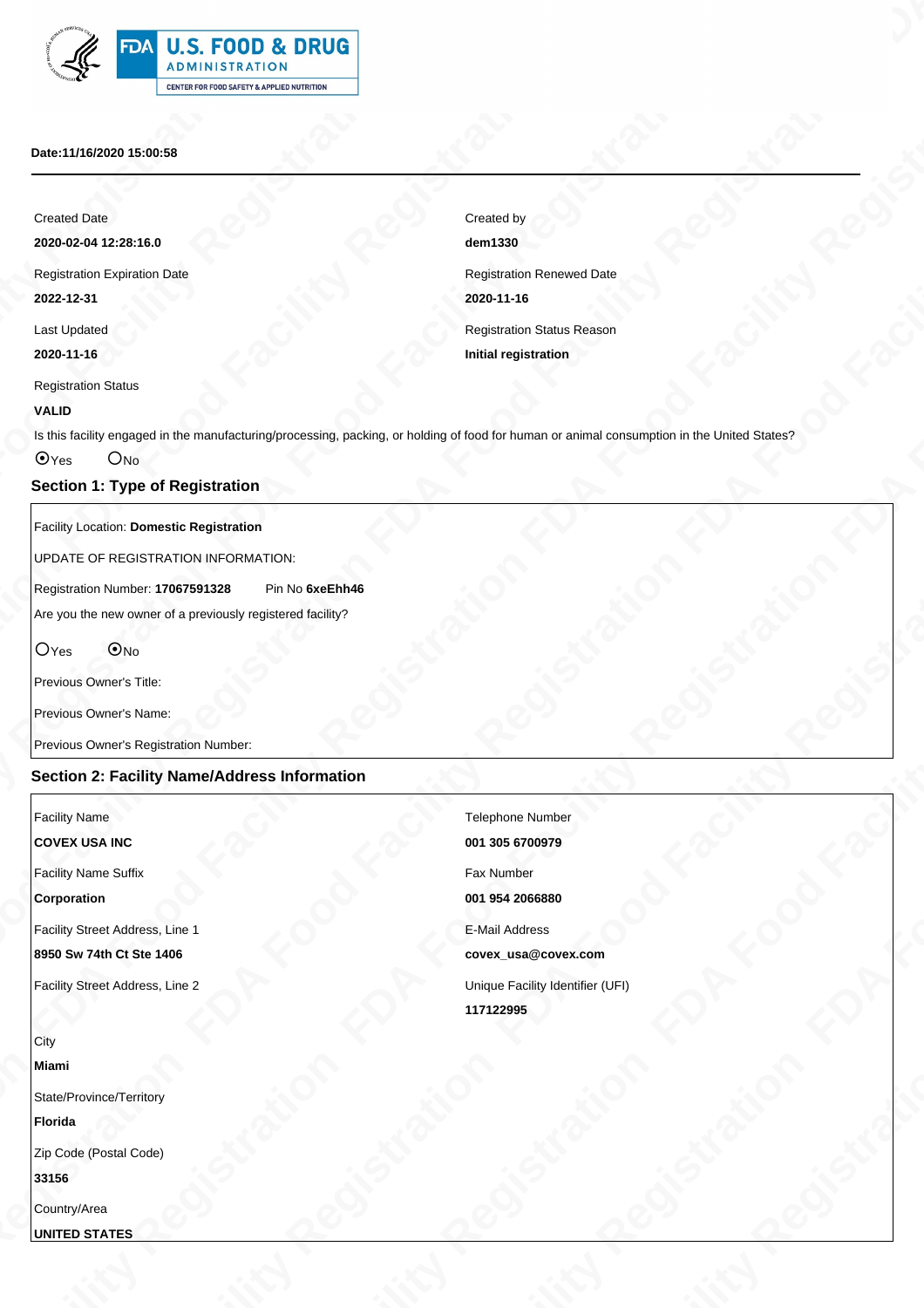

# **Section 3: Preferred Mailing Address Information**

**FDA FOOD REGISTOR**<br> **EXERCISE TRANSPORTER CONTINUES AND REGISTRATION FOR A FOOD REGISTRATION FOR A FOOD REGISTRATION FOR A FOOD REGISTRATION FOR A FOOD REGISTRATION FOR A FOOD REGISTRATION FOR A FOOD REGISTRATION FOR A FO FDA FOOD REGISTOR**<br> **EXERCISE TRANSPORTER CONTINUES AND REGISTRATION FOR A FOOD REGISTRATION FOR A FOOD REGISTRATION FOR A FOOD REGISTRATION FOR A FOOD REGISTRATION FOR A FOOD REGISTRATION FOR A FOOD REGISTRATION FOR A FO FDA FOOD REGISTOR**<br> **EXERCISE TRANSPORTER CONTINUES AND REGISTRATION FOR A FOOD REGISTRATION FOR A FOOD REGISTRATION FOR A FOOD REGISTRATION FOR A FOOD REGISTRATION FOR A FOOD REGISTRATION FOR A FOOD REGISTRATION FOR A FO FDA FOOD REGISTOR**<br> **EXERCISE TRANSPORTER CONTINUES AND REGISTRATION FOR A FOOD REGISTRATION FOR A FOOD REGISTRATION FOR A FOOD REGISTRATION FOR A FOOD REGISTRATION FOR A FOOD REGISTRATION FOR A FOOD REGISTRATION FOR A FO FDA FOOD REGISTOR**<br> **EXERCISE TRANSPORTER CONTINUES AND REGISTRATION FOR A FOOD REGISTRATION FOR A FOOD REGISTRATION FOR A FOOD REGISTRATION FOR A FOOD REGISTRATION FOR A FOOD REGISTRATION FOR A FOOD REGISTRATION FOR A FO FDA FOOD REGISTOR**<br> **EXERCISE TRANSPORTER CONTINUES AND REGISTRATION FOR A FOOD REGISTRATION FOR A FOOD REGISTRATION FOR A FOOD REGISTRATION FOR A FOOD REGISTRATION FOR A FOOD REGISTRATION FOR A FOOD REGISTRATION FOR A FO FDA FOOD REGISTOR**<br> **EXERCISE TRANSPORTER CONTINUES AND REGISTRATION FOR A FOOD REGISTRATION FOR A FOOD REGISTRATION FOR A FOOD REGISTRATION FOR A FOOD REGISTRATION FOR A FOOD REGISTRATION FOR A FOOD REGISTRATION FOR A FO FDA FOOD REGISTOR**<br> **EXERCISE TRANSPORTER CONTINUES AND REGISTRATION FOR A FOOD REGISTRATION FOR A FOOD REGISTRATION FOR A FOOD REGISTRATION FOR A FOOD REGISTRATION FOR A FOOD REGISTRATION FOR A FOOD REGISTRATION FOR A FO FDA FOOD REGISTOR**<br> **EXERCISE TRANSPORTER CONTINUES AND REGISTRATION FOR A FOOD REGISTRATION FOR A FOOD REGISTRATION FOR A FOOD REGISTRATION FOR A FOOD REGISTRATION FOR A FOOD REGISTRATION FOR A FOOD REGISTRATION FOR A FO FDA FOOD & DRUG<br>
FRA FOOD & DRUG<br>
THE CHANNEL AGREE INTERNATION FRA FOREST PREGISTRATION FRA FOOD & DRUG<br>
THE CHANNEL AGREE INTERNATION FRA FOOD FRA FOOD FRA FOOD FRA FOOD FRA FOOD FRA FOOD FRA FOOD FRA FOOD FRA FOOD FRA FRA FOOD FRA FOOD FRA FOOD FRA FOOD FRA FOOD FRA FOOD FRA FOOD FRA FOOD FRA FOOD FRA FOOD FRA FOOD FRA FOOD FRA FOOD FRA FOOD FRA FOOD FRA FOOD FRA FOOD FRA FOOD FRA FOOD FRA FOOD FRA FOOD FRA FOOD FRA FOOD FRA FOOD FRA F** FRA FOOD FOOD FRA FOOD FRA FOOD FRA FOOD FRA FOOD FRA FOOD FRA FOOD FRA FOOD FRA FOOD FRA FOOD FRA FOOD FRA FOOD FRA FOOD FRA FOOD FRA FOOD FRA FOOD FRA FOOD FRA FOOD FRA FOOD FRA FOOD FRA FOOD FRA FOOD FRA FOOD FRA FOOD F Complete this section if different from Section 2 Facility Name/Address Information (OPTIONAL) Is the preferred mailing address the same as the facility address (Section 2)? Yes Name **COVEX USA INC** Telephone Number **001 305 6700979** Address, Line 1 **8950 Sw 74th Ct Ste 1406** Fax Number **001 954 2066880** Address, Line 2 E-Mail Address **covex\_usa@covex.com City Miami**

State/Province/Territory

**Florida**

Zip Code (Postal Code)

**33156**

Country/Area

### **UNITED STATES**

## **Section 4: Parent Company Name/Address Information**

(If applicable and if different from Sections 2 and 3). If information is the same as another section, check which section:

O Same as Facility Address (Section 2)

 $\overline{O}$  Same as Preferred Mailing Address (Section 3)

O None of the above

Company Name

**Pioneer Pharma (Singapore) Pte. Ltd**

Company Name Suffix

**Other**

Company Name Suffix Other

**LTD**

Address, Line 1

### **33A Chander Road**

Address, Line 2

**City** 

#### **Singapore**

State/Province/Territory

**Central Singapore**

Zip Code (Postal Code)

**219539**

Country/Area

**SINGAPORE**

Telephone Number **065 981 16356** Fax Number

E-Mail Address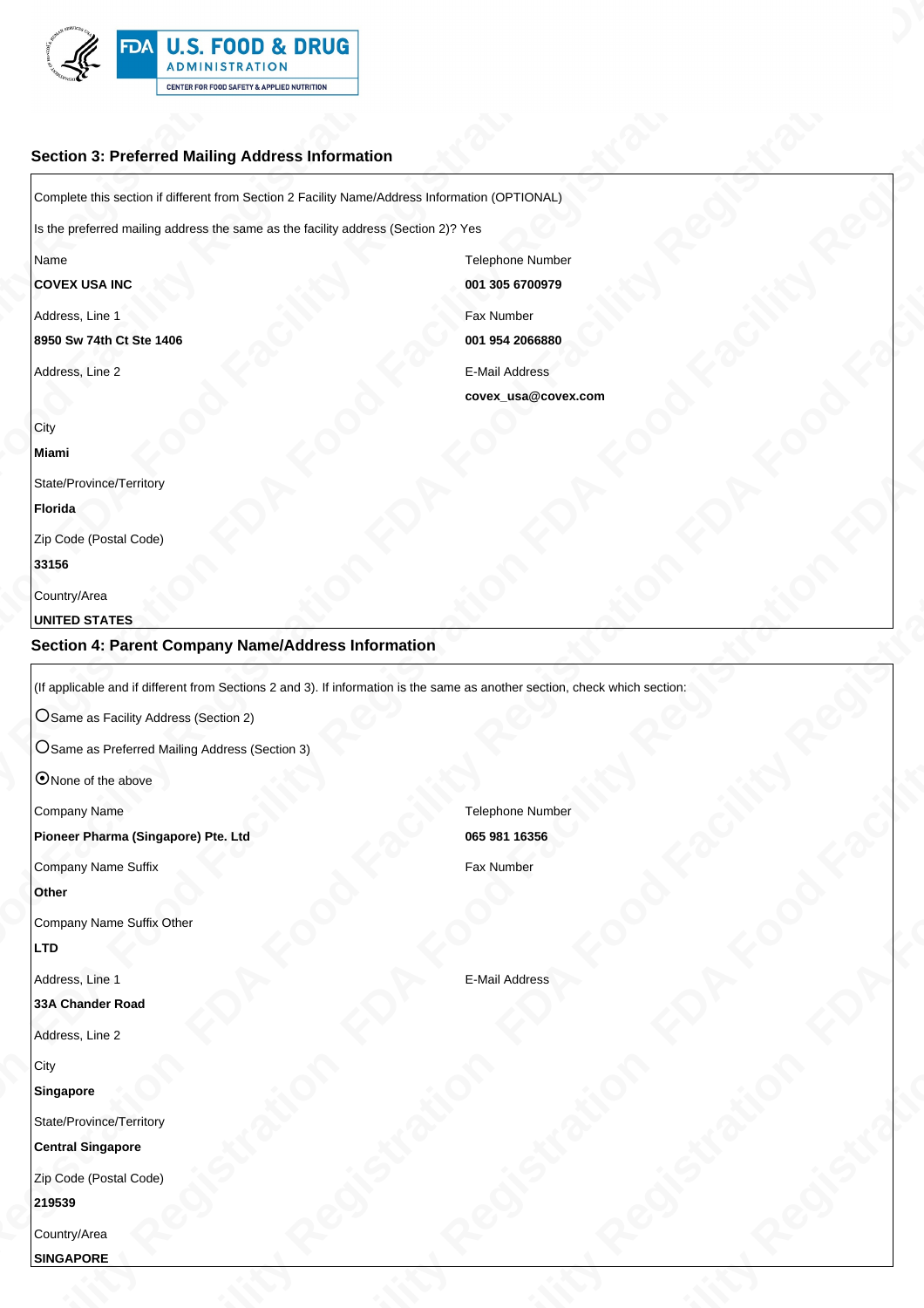

# **Section 5: Facility Emergency Contact Information**

| ONone of the above                  |                                |
|-------------------------------------|--------------------------------|
| Individual's Title (Optional)       | <b>Emergency Contact Phone</b> |
| Dr                                  | 001 305 6700979                |
| Individual's Name (Optional)        | E-Mail Address                 |
| Tania                               | tm@demosqlobal.es              |
| Individual's Middle Name (Optional) | Job Title (Optional)           |
| Individual's Last Name (Optional)   |                                |

#### **Martinez**

## **Section 6: Trade Names**

### **O**Yes

## $\odot$ No

### **Section 7: United States Agent**

| <b>FDA U.S. FOOD &amp; DRUG</b><br>III                                                                                                                                                     |                                     |  |  |
|--------------------------------------------------------------------------------------------------------------------------------------------------------------------------------------------|-------------------------------------|--|--|
| ADMINISTRATION<br>$\mathbb{R}^+$<br>CENTER FOR FOOD SAFETY & APPLIED NUTRITION                                                                                                             |                                     |  |  |
|                                                                                                                                                                                            |                                     |  |  |
| <b>Section 5: Facility Emergency Contact Information</b><br>If information is the same as another section, check which section:                                                            |                                     |  |  |
| OSame as Facility Address (Section 2)                                                                                                                                                      |                                     |  |  |
| ONone of the above<br>Individual's Title (Optional)                                                                                                                                        | <b>Emergency Contact Phone</b>      |  |  |
|                                                                                                                                                                                            | 001 305 6700979                     |  |  |
| Individual's Name (Optional)<br>Tania                                                                                                                                                      | E-Mail Address<br>tm@demosglobal.es |  |  |
| Individual's Middle Name (Optional)<br>Individual's Last Name (Optional)                                                                                                                   | Job Title (Optional)                |  |  |
| <b>Martinez</b>                                                                                                                                                                            |                                     |  |  |
| <b>Section 6: Trade Names</b><br>(If this facility uses trade names other than that listed in Section 2 above, list them below (e.g., "Also doing business as," "Facility also known as")) |                                     |  |  |
| Are there alternate trade names used by your facility in addition to the name provided in Section 2: Facility Name/Address Information?                                                    |                                     |  |  |
| <b>I</b> UYes<br><u>ାଠା</u>                                                                                                                                                                |                                     |  |  |
| <b>Section 7: United States Agent</b>                                                                                                                                                      |                                     |  |  |
| (To be completed by facilities located outside any state or territory of the United States, District of Columbia, or The Commonwealth of Puerto Rico)<br><b>First Name</b>                 | <b>Emergency Contact Phone</b>      |  |  |
| $-N/A$ -<br>Middle Name (Optional)                                                                                                                                                         | $-N/A$ -<br>Fax Number              |  |  |
| $-N/A$ -                                                                                                                                                                                   | $-N/A$ -                            |  |  |
| Last Name (Optional)<br>$-N/A$ -                                                                                                                                                           | E-Mail Address<br>-N/A-             |  |  |
| Title (Optional)<br>$-N/A$ -                                                                                                                                                               |                                     |  |  |
| Address, Line 1<br>-N/A-                                                                                                                                                                   |                                     |  |  |
| Address, Line 2                                                                                                                                                                            |                                     |  |  |
| LMA                                                                                                                                                                                        |                                     |  |  |
| N/A-<br>State/Province/Territory                                                                                                                                                           |                                     |  |  |
| $-N/A$ -                                                                                                                                                                                   |                                     |  |  |
|                                                                                                                                                                                            |                                     |  |  |
| Zip Code (Postal Code)<br>$-N/A-$                                                                                                                                                          |                                     |  |  |
|                                                                                                                                                                                            | $\Omega$                            |  |  |
| Country/Area                                                                                                                                                                               |                                     |  |  |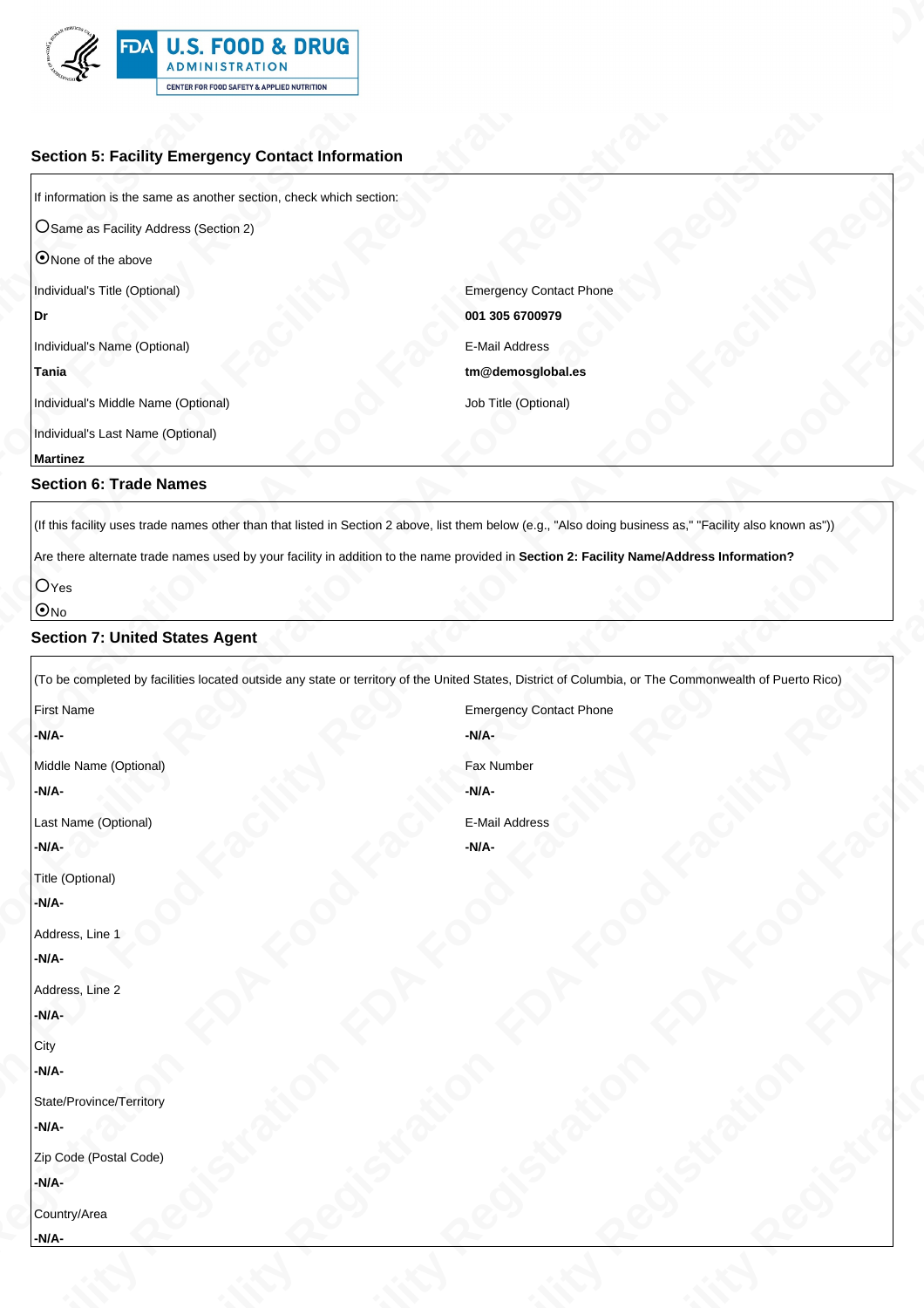

## **Section 8: Seasonal Facility Dates of Operation (Optional)**

| Give the approximate dates that your facility is open for business, if its operations are on a seasonal basis (Optional). |           |
|---------------------------------------------------------------------------------------------------------------------------|-----------|
| Harvest 1                                                                                                                 |           |
| Start Month                                                                                                               | End Month |
| Harvest 2                                                                                                                 |           |
| Start Month                                                                                                               | End Month |
| Section 9: General Product Categories - Human/Animal/Both                                                                 |           |

# **Section 9a: General Product Categories - Food for Human Consumption; and Type of Activity Conducted at the Facility**

| FDA U.S. FOOD & DRUG<br>ADMINISTRATION<br>$\mathbb{S}^{\mathfrak{g}-}$<br><b>CENTER FOR FOOD SAFETY &amp; APPLIED NUTRITION</b>                                                                                                                                                                                                                                                                        |  |
|--------------------------------------------------------------------------------------------------------------------------------------------------------------------------------------------------------------------------------------------------------------------------------------------------------------------------------------------------------------------------------------------------------|--|
| Section 8: Seasonal Facility Dates of Operation (Optional)                                                                                                                                                                                                                                                                                                                                             |  |
| Give the approximate dates that your facility is open for business, if its operations are on a seasonal basis (Optional).<br>Harvest 1                                                                                                                                                                                                                                                                 |  |
| Start Month<br><b>End Month</b><br>Harvest 2                                                                                                                                                                                                                                                                                                                                                           |  |
| <b>End Month</b><br><b>Start Month</b><br>Section 9: General Product Categories - Human/Animal/Both                                                                                                                                                                                                                                                                                                    |  |
| Food for Human Consumption<br>Food for Animal Consumption<br>Section 9a: General Product Categories - Food for Human Consumption; and Type of Activity Conducted at the<br>Facility                                                                                                                                                                                                                    |  |
| To be completed by  Ambient Food   Refrigerated Food   Frozen Food   Acidified   Low-   Interstat   Contract   Labeler /   Manufact   Packer /   Salvage   Farm   Other<br>all food facilities. Storage Warehouse Storage Warehouse Storage Warehouse Food Acid e<br>Sterilizer Relabele urer / Repacke Operator Mixed- Activity                                                                       |  |
| / Holding Facility / Holding Facility / Holding Facility Process Food Conveya<br>Process r<br><b>Please see</b><br>(Recondi Type Conduct<br>instructions for<br>(e.g., storage<br>(e.g., storage<br>(e.g., storage<br>Process   nce<br>$ $ or<br>tioner) Facility ed<br>lor<br>further examples. IF $ $ facilities, including $ $ facilities, including $ $ facilities)<br>Caterer /<br>(Please<br>∣or |  |
| NONE OF THE storage tanks, grain storage tanks)<br>Catering<br>Specify)  <br><b>MANDATORY</b><br>Point<br>elevators)<br><b>CATEGORIES</b>                                                                                                                                                                                                                                                              |  |
| <b>BELOW APPLY,</b><br>SELECT BOX 37<br>_______<br>$\sim$ $\sim$ $\sim$<br>11.DIETARY                                                                                                                                                                                                                                                                                                                  |  |
| CONVENTIONAL<br>FOODS OR MEAL                                                                                                                                                                                                                                                                                                                                                                          |  |
| a a a a a a a a a a<br>$\Box$<br>$\Box$<br>REPLACEMENTS<br>(Includes Medical<br>Foods)[21 CFR 170.3 (n)                                                                                                                                                                                                                                                                                                |  |
| <b>STATE</b><br>Other Activity Conducted                                                                                                                                                                                                                                                                                                                                                               |  |
| Importer<br>Section 10: Owner, Operator, or Agent-in-Charge Information                                                                                                                                                                                                                                                                                                                                |  |
| Provide the following information, if different from all other sections on the form. If information is the same as another section of the form, check which<br>section:                                                                                                                                                                                                                                |  |
| If information is the same as Section 2, check the box:<br>Section 2 - Facility Address Information                                                                                                                                                                                                                                                                                                    |  |
| OSection 3 - Preferred Mailing Address Information                                                                                                                                                                                                                                                                                                                                                     |  |
| OSection 4 - Parent Company Address Information<br>OSection 7 - US Agent Address Information                                                                                                                                                                                                                                                                                                           |  |
| ONone of the above                                                                                                                                                                                                                                                                                                                                                                                     |  |
| Name of Entity or Individual Who is the Owner, Operator, or Agent-in-Charge: Jesus Fernandez Avila                                                                                                                                                                                                                                                                                                     |  |
|                                                                                                                                                                                                                                                                                                                                                                                                        |  |

## **Section 10: Owner, Operator, or Agent-in-Charge Information**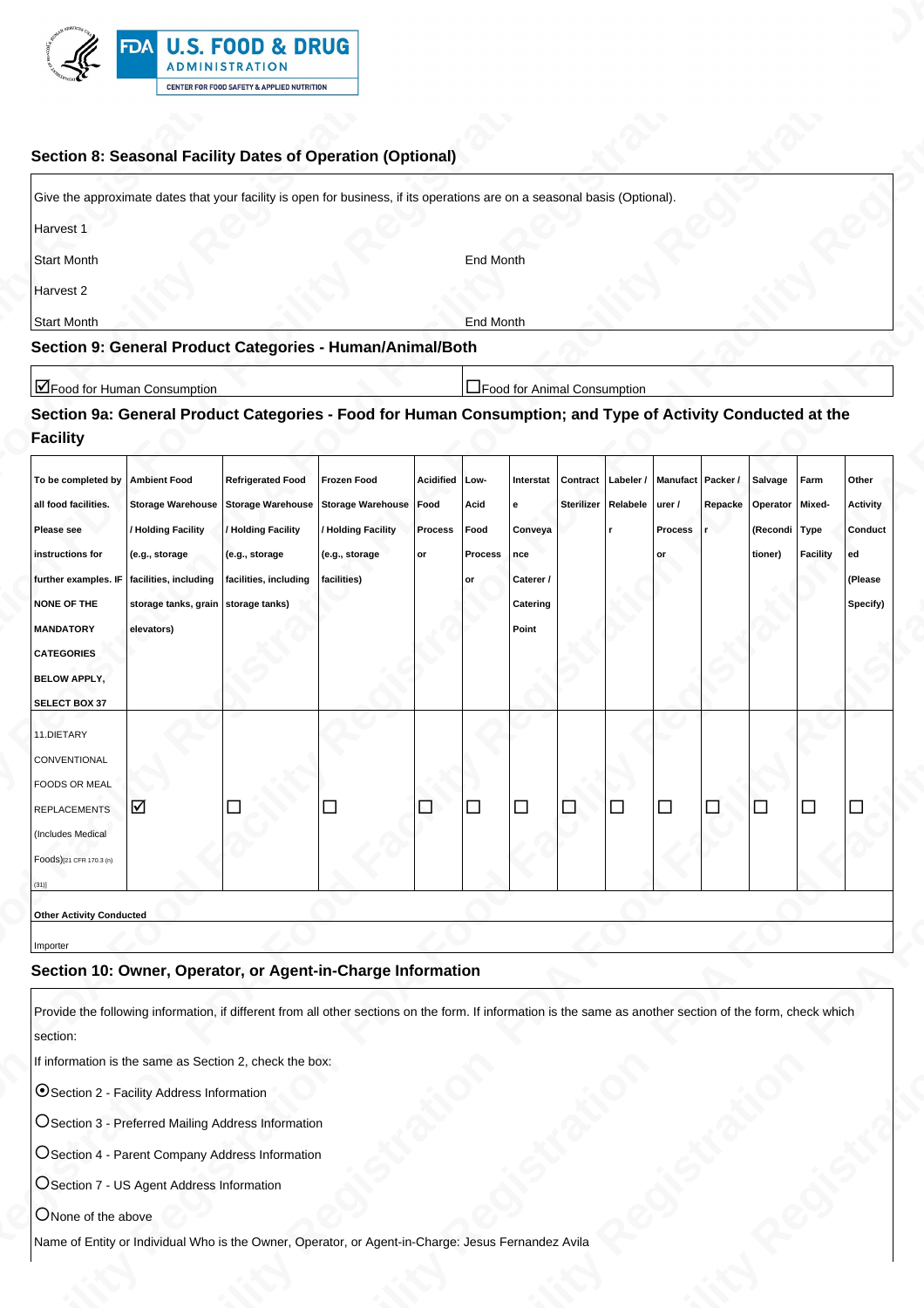Address, Line 1

**8950 Sw 74th Ct Ste 1406**

Address, Line 2 Fax Number

**City Miami**

State/Province/Territory

**Florida**

Zip Code (Postal Code)

**33156**

Country/Area

**UNITED STATES**

**Section 11: Inspection Statement**

þFDA will be permitted to inspect the facility at the time and in the manner permitted by the Federal Food, Drug, and Cosmetic Act.

## **Section 12: Certification Statement**

**FDA Food Facility Registration FDA Food Facility Registration FDA Food Facility Registration FDA Food Facility Registration FDA Food Facility Registration FDA Food Facility Registration FDA Food Facility Registration FDA Food Facility Registration FDA Food Facility Registration FDA Food Facility Registration FDA Food Facility Registration FDA Food Facility Registration FDA Food Facility Registration FDA Food Facility Registration FDA Food Facility Registration FDA Food Facility Registration FDA Food Facility Registration FDA Food Facility Registration FDA Food Facility Registration FDA Food Facility Registration FDA Food Facility Registration FDA Food Facility Registration FDA Food Facility Registration FDA Food Facility Registration FDA Food Facility Registration FDA Food Facility Registration FDA Food Facility Registration FDA Food Facility Registration FDA Food Facility Registration FDA Food Facility Registration FDA Food Facility Registration FDA Food Facility Registration FDA Food Facility Registration FDA Food Facility Registration FDA Food Facility Registration FDA Food Facility Registration FDA Food Facility Registration FDA Food Facility Registration FDA Food Facility Registration FDA Food Facility Registration FDA Food Facility Registration FDA Food Facility Registration FDA Food Facility Registration FDA Food Facility Registration FDA Food Facility Registration FOR FOOD & DRUG<br>
FRA FOOD & DRUG<br>
THE CONSULTER THE CONSULTER TRANSPORTER TO A FOOD ALSO FIND A FOOD FOR FORMATION FOR A FOOD ALSO FIND A FOOD FORMATION FOR A FOOD FORMATION FOR A FOOD FORMATION FOR A FOOD FORMATION FOR FOOD FIND**<br> **FRA FOOD FACILITY REGISTRATION FOOD FACILITY REGISTRATION FOOD FACILITY REGISTRATION FOOD FACILITY REGISTRATION FOOD FACILITY REGISTRATION FOOD FACILITY REGISTRATION FOOD FACILITY REGISTRATION FOOD FACILITY R FDA Food Food Facility Registration FDA Food Facility Registration FDA Food Facility Registration FDA Food Facility Registration FDA Food Facility Registration FDA Food Food Facility Registration FDA Food Food Facility Re The owner, operator, or agent-in-charge of the facility, or an individual authorized by the owner, operator, or agent-in-charge of the facility, must** submit this form. By submitting this form to FDA, or by authorizing an individual to submit this form to FDA, the owner, operator, or agent-in-charge of the facility certifies that the above information is true and accurate. An individual (other than the owner, operator or agent-in-charge of the facility) who submits the form to the FDA also certifies that the above information submitted is true and accurate and that he/she is authorized to submit the registration on the facility's behalf. An individual authorized by the owner, operator, or agent-in-charge must below identify by name the individual who authorized submission of the registration. Under 18 U.S.C 1001, anyone who makes a materially false, fictitious, or fraudulent statement to the U.S. Government is subject to criminal penalties.

**NAME OF PERSON SUBMITTING THIS REGISTRATION RENEWAL:** Shirley Mazza

**CHECK ONE BOX**

 $\odot$ A. INDIVIDUAL ASSOCIATED WITH THE INFORMATION IN SECTION 10 (STOP HERE, FORM IS COMPLETED)

OB. ANOTHER AUTHORIZED INDIVIDUAL

## **Address Information for the Authorizing Individual:**

Individual's Name **-N/A-**Address, Line 1 **-N/A-**Address, Line 2 **-N/A-City -N/A-**State/Province/Territory **-N/A-**

Telephone Number **-N/A-**Fax Number **-N/A-**E-Mail Address **-N/A-**

Telephone Number **001 305 6700979 001 954 2066880** E-Mail Address **covex\_usa@covex.com**

Zip Code (Postal Code) **-N/A-**